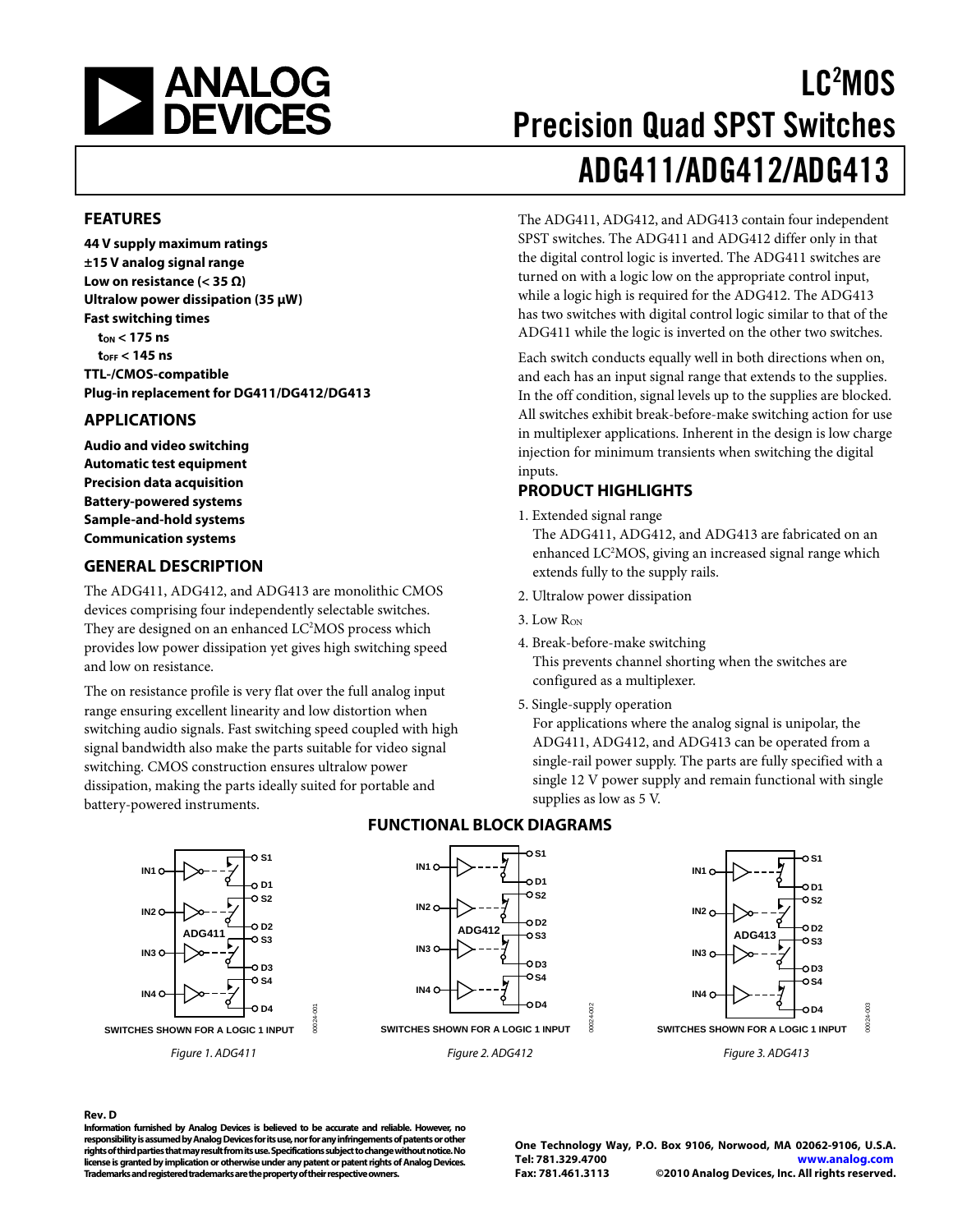### **TABLE OF CONTENTS**

### **REVISION HISTORY**

| $6/10$ —Rev. C to Rev. D  |  |
|---------------------------|--|
|                           |  |
|                           |  |
| $11/04$ —Rev. B to Rev. C |  |
|                           |  |
|                           |  |
|                           |  |
| $7/04$ —Rev. A to Rev. B  |  |
|                           |  |
|                           |  |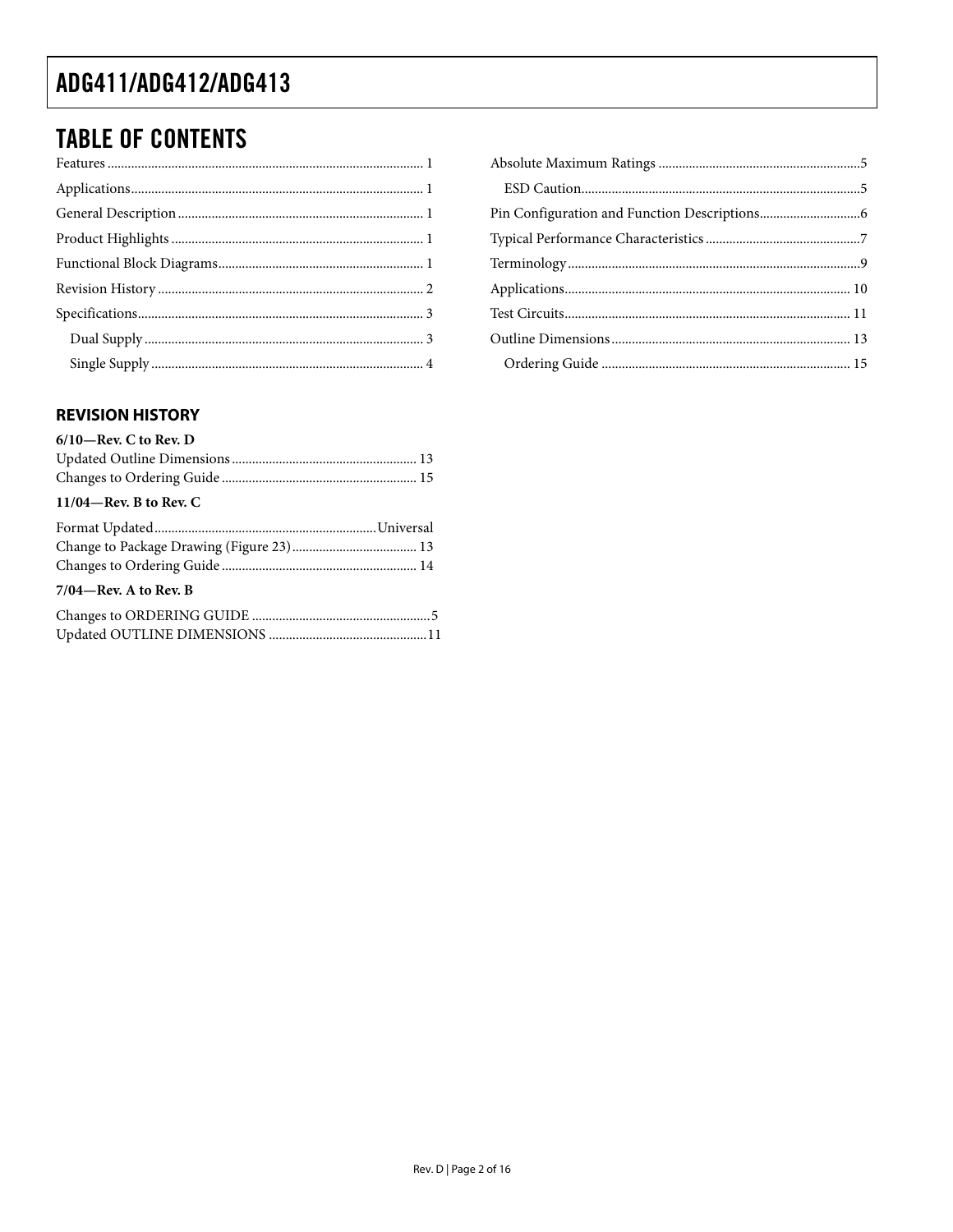### <span id="page-2-1"></span><span id="page-2-0"></span>**SPECIFICATIONS**

### **DUAL SUPPLY**

 $V_{DD} = 15$  V  $\pm$  10%,  $V_{SS} = -15$  V  $\pm$  10%,  $V_L = 5$  V  $\pm$  10%, GND = 0 V, unless otherwise noted.<sup>1</sup>

#### **Table 1.**

|                                                         |                 | <b>B</b> Version     | <b>T</b> Version |                                    |              |                                                                                      |
|---------------------------------------------------------|-----------------|----------------------|------------------|------------------------------------|--------------|--------------------------------------------------------------------------------------|
|                                                         |                 | $-40^{\circ}$ C to   |                  | $-55^{\circ}$ C to                 |              |                                                                                      |
| <b>Parameter</b>                                        | $+25^{\circ}$ C | $+85^{\circ}$ C      | $+25^{\circ}$ C  | $+125^{\circ}C$                    | <b>Unit</b>  | <b>Test Conditions/Comments</b>                                                      |
| <b>ANALOG SWITCH</b>                                    |                 |                      |                  |                                    |              |                                                                                      |
| Analog Signal Range                                     |                 | $V_{DD}$ to $V_{SS}$ |                  | V <sub>DD</sub> to V <sub>ss</sub> | V            |                                                                                      |
| R <sub>ON</sub>                                         | 25              |                      | 25               |                                    | $\Omega$ typ | $V_D = \pm 8.5$ V, $I_S = -10$ mA;                                                   |
|                                                         | 35              | 45                   | 35               | 45                                 | $\Omega$ max | $V_{DD}$ = +13.5 V, Vss = -13.5 V                                                    |
| <b>LEAKAGE CURRENTS</b>                                 |                 |                      |                  |                                    |              | $V_{DD}$ = +16.5 V, Vss = -16.5 V                                                    |
| Source OFF Leakage Is (OFF)                             | ±0.1            |                      | ±0.1             |                                    | nA typ       | $V_D = +15.5 V/-15.5 V,$<br>$V_s = -15.5 V/+15.5 V;$                                 |
|                                                         | $\pm 0.25$      | $\pm 0.25$           | ±0.25            | ±20                                | nA max       | Figure 15                                                                            |
| Drain OFF Leakage I <sub>D</sub> (OFF)                  | ±0.1            |                      | ±0.1             |                                    | nA typ       | $V_D$ = +15.5 V/-15.5 V,<br>$V_s = -15.5 V/ + 15.5 V;$                               |
|                                                         | $\pm 0.25$      | ±5                   | ±0.25            | ±20                                | nA max       | Figure 15                                                                            |
| Channel ON Leakage I <sub>D</sub> , I <sub>S</sub> (ON) | ±0.1            |                      | ±0.1             |                                    | nA typ       | $V_D = V_S = +15.5 V/-15.5 V;$                                                       |
|                                                         | ±0.4            | ±10                  | ±0.4             | ± 40                               | nA max       | Figure 16                                                                            |
| <b>DIGITAL INPUTS</b>                                   |                 |                      |                  |                                    |              |                                                                                      |
| Input High Voltage, VINH                                |                 | 2.4                  |                  | 2.4                                | V min        |                                                                                      |
| Input Low Voltage, VINL                                 |                 | 0.8                  |                  | 0.8                                | V max        |                                                                                      |
| Input Current                                           |                 |                      |                  |                                    |              |                                                                                      |
| <b>IINL Or IINH</b>                                     | 0.005           |                      | 0.005            |                                    | µA typ       | $V_{IN} = V_{INL}$ or $V_{INH}$                                                      |
|                                                         |                 | ±0.5                 |                  | ±0.5                               | $\mu$ A max  |                                                                                      |
| DYNAMIC CHARACTERISTICS <sup>2</sup>                    |                 |                      |                  |                                    |              |                                                                                      |
| ton                                                     | 110             |                      | 110              |                                    | ns typ       | $R_L = 300 \Omega$ , $C_L = 35$ pF;                                                  |
|                                                         |                 | 175                  |                  | 175                                | ns max       | $V_s = \pm 10 V$ ; Figure 17                                                         |
| toff                                                    | 100             |                      | 100              |                                    | ns typ       | $R_L = 300 \Omega$ , C <sub>L</sub> = 35 pF;                                         |
|                                                         |                 | 145                  |                  | 145                                | ns max       | $V_s = \pm 10 V$ ; Figure 17                                                         |
| Break-Before-Make Time Delay, tD<br>(ADG413 Only)       | 25              |                      | 25               |                                    | ns typ       | $R_L = 300 \Omega$ , C <sub>L</sub> = 35 pF;<br>$V_{S1} = V_{S2} = 10 V$ ; Figure 18 |
| Charge Injection                                        | 5               |                      | 5                |                                    | pC typ       | $V_s = 0 V$ , $R_s = 0 \Omega$ , $C_l = 10 nF$ ;<br>Figure 19                        |
| <b>OFF</b> Isolation                                    | 68              |                      | 68               |                                    | dB typ       | $R_L = 50 \Omega$ , C <sub>L</sub> = 5 pF, f = 1 MHz;<br>Figure 20                   |
| Channel-to-Channel Crosstalk                            | 85              |                      | 85               |                                    | dB typ       | $R_L = 50 \Omega$ , $C_L = 5 pF$ , f = 1 MHz;<br>Figure 21                           |
| $C_S$ (OFF)                                             | 9               |                      | 9                |                                    | pF typ       | $f = 1$ MHz                                                                          |
| $C_D$ (OFF)                                             | 9               |                      | 9                |                                    | pF typ       | $f = 1$ MHz                                                                          |
| $C_D$ , $C_S$ (ON)                                      | 35              |                      | 35               |                                    | pF typ       | $f = 1$ MHz                                                                          |
| POWER REQUIREMENTS                                      |                 |                      |                  |                                    |              | $V_{DD}$ = +16.5 V, V <sub>ss</sub> = -16.5 V; Digital<br>inputs = $0V$ or $5V$      |
| $I_{DD}$                                                | 0.0001          |                      | 0.0001           |                                    | µA typ       |                                                                                      |
|                                                         | $\mathbf{1}$    | $\overline{5}$       | $\mathbf{1}$     | 5                                  | µA max       |                                                                                      |
| $I_{SS}$                                                | 0.0001          |                      | 0.0001           |                                    | µA typ       |                                                                                      |
|                                                         | $\mathbf{1}$    | 5                    | $\mathbf{1}$     | 5                                  | µA max       |                                                                                      |
| IL.                                                     | 0.0001          |                      | 0.0001           |                                    | µA typ       |                                                                                      |
|                                                         | $\mathbf{1}$    | 5                    | $\mathbf{1}$     | 5                                  | µA max       |                                                                                      |

1 Temperature ranges are as follows: B versions: −40°C to +85°C; T versions: −55°C to +125°C. 2 Guaranteed by design; not subject to production test.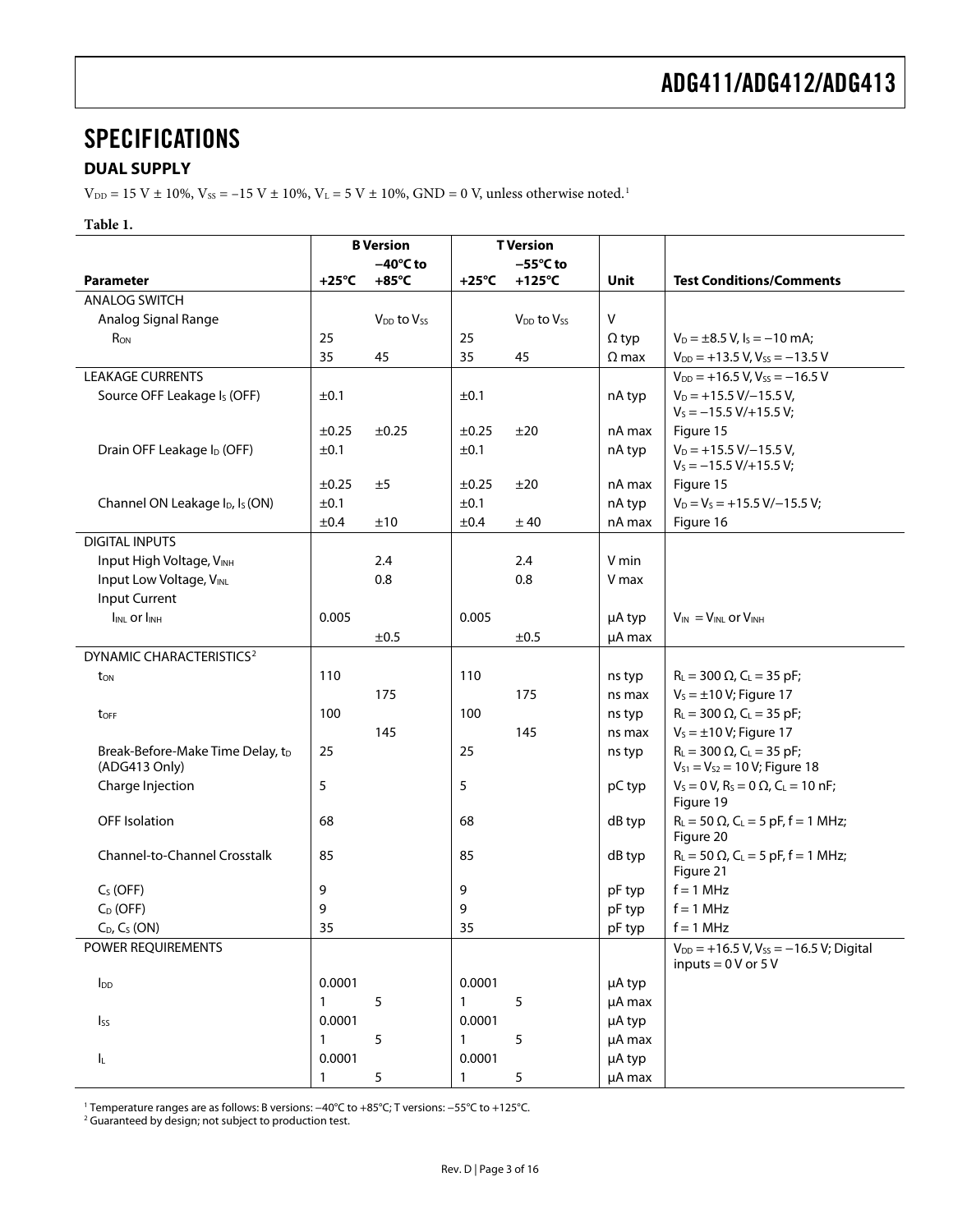### <span id="page-3-0"></span>**SINGLE SUPPLY**

 $\rm V_{\rm DD}$  = 12 V  $\pm$  10%, Vss = 0 V, V $\rm L$  = 5 V  $\pm$  10%, GND = 0 V, unless otherwise noted.<sup>1</sup>

### **Table 2.**

|                                                         |                 | <b>B</b> Version                     |                 | <b>T</b> Version                     |              |                                                                                       |
|---------------------------------------------------------|-----------------|--------------------------------------|-----------------|--------------------------------------|--------------|---------------------------------------------------------------------------------------|
| <b>Parameter</b>                                        | $+25^{\circ}$ C | $-40^{\circ}$ C to + 85 $^{\circ}$ C | $+25^{\circ}$ C | $-55^{\circ}$ C to +125 $^{\circ}$ C | Unit         | <b>Test Conditions/Comments</b>                                                       |
| ANALOG SIGNAL RANGE                                     |                 | 0 V to V <sub>DD</sub>               |                 | 0 V to V <sub>DD</sub>               | V            |                                                                                       |
| R <sub>ON</sub>                                         | 40              |                                      | 40              |                                      | $\Omega$ typ | $0 < V_D = 8.5 V, I_S = -10$ mA;                                                      |
|                                                         | 80              | 100                                  | 80              | 100                                  | $\Omega$ max | $V_{DD} = 10.8 V$                                                                     |
| <b>LEAKAGE CURRENTS</b>                                 |                 |                                      |                 |                                      |              | $V_{DD} = 13.2 V$                                                                     |
| Source OFF Leakage Is (OFF)                             | ±0.1            |                                      | ±0.1            |                                      | nA typ       | $V_D = 12.2 V/1 V, V_S = 1 V/12.2 V;$                                                 |
|                                                         | ±0.25           | ±5                                   | ±0.25           | ±20                                  | nA max       | Figure 15                                                                             |
| Drain OFF Leakage I <sub>D</sub> (OFF)                  | ±0.1            |                                      | ±0.1            |                                      | nA typ       | $V_D = 12.2 V/1 V, V_S = 1 V/12.2 V;$                                                 |
|                                                         | ±0.25           | ±5                                   | ±0.25           | ±20                                  | nA max       | Figure 15                                                                             |
| Channel ON Leakage I <sub>D</sub> , I <sub>S</sub> (ON) | ±0.1            |                                      | ±0.1            |                                      | nA typ       | $V_D = V_S = 12.2 V/1 V_i$                                                            |
|                                                         | ±0.4            | ±10                                  | ±0.4            | ±40                                  | nA max       | Figure 16                                                                             |
| <b>DIGITAL INPUTS</b>                                   |                 |                                      |                 |                                      |              |                                                                                       |
| Input High Voltage, VINH                                |                 | 2.4                                  |                 | 2.4                                  | V min        |                                                                                       |
| Input Low Voltage, VINL                                 |                 | 0.8                                  |                 | 0.8                                  | V max        |                                                                                       |
| <b>Input Current</b>                                    |                 |                                      |                 |                                      |              |                                                                                       |
| IINL OF IINH                                            | 0.005           |                                      | 0.005           |                                      | µA typ       | $V_{IN} = V_{INL}$ or $V_{INH}$                                                       |
|                                                         |                 | ±0.5                                 |                 | ±0.5                                 | µA max       |                                                                                       |
| DYNAMIC CHARACTERISTICS <sup>2</sup>                    |                 |                                      |                 |                                      |              |                                                                                       |
| ton                                                     | 175             |                                      | 175             |                                      | ns typ       | $R_L = 300 \Omega$ , C <sub>L</sub> = 35 pF;                                          |
|                                                         |                 | 250                                  |                 | 250                                  | ns max       | $V_s = 8 V$ ; Figure 17                                                               |
| toff                                                    | 95              |                                      | 95              |                                      | ns typ       | $R_{L} = 300 \Omega$ , C <sub>L</sub> = 35 pF;                                        |
|                                                         |                 | 125                                  |                 | 125                                  | ns max       | $V_s = 8 V$ ; Figure 17                                                               |
| Break-Before-Make Time<br>Delay, tD (ADG413 Only)       | 25              |                                      | 25              |                                      | ns typ       | $R_L = 300 \Omega$ , C <sub>L</sub> = 35 pF;<br>$V_{S1} = V_{S2} = +10 V$ ; Figure 18 |
| Charge Injection                                        | 25              |                                      | 25              |                                      | pC typ       | $V_s = 0 V$ , $R_s = 0 \Omega$ , $C_l = 10 nF$ ;<br>Figure 19                         |
| <b>OFF</b> Isolation                                    | 68              |                                      | 68              |                                      | dB typ       | $R_L = 50 \Omega$ , C <sub>L</sub> = 5 pF, f = 1 MHz;<br>Figure 20                    |
| <b>Channel-to-Channel Crosstalk</b>                     | 85              |                                      | 85              |                                      | dB typ       | $R_L = 50 \Omega$ , C <sub>L</sub> = 5 pF, f = 1 MHz;<br>Figure 21                    |
| $C_S$ (OFF)                                             | 9               |                                      | 9               |                                      | pF typ       | $f = 1$ MHz                                                                           |
| $C_D$ (OFF)                                             | 9               |                                      | 9               |                                      | pF typ       | $f = 1$ MHz                                                                           |
| $C_D$ , $C_S$ (ON)                                      | 35              |                                      | 35              |                                      | pF typ       | $f = 1$ MHz                                                                           |
| POWER REQUIREMENTS                                      |                 |                                      |                 |                                      |              | $V_{DD} = 13.2 V;$                                                                    |
|                                                         |                 |                                      |                 |                                      |              | Digital inputs = $0$ V or 5 V                                                         |
| $I_{DD}$                                                | 0.0001          |                                      | 0.0001          |                                      | µA typ       |                                                                                       |
|                                                         | 1               | 5                                    | $\mathbf{1}$    | 5                                    | µA max       |                                                                                       |
| IL.                                                     | 0.0001          |                                      | 0.0001          |                                      | µA typ       |                                                                                       |
|                                                         | 1               | 5                                    | 1               | 5                                    | µA max       | $V_{L} = 5.25 V$                                                                      |

1 Temperature ranges are as follows: B versions:−40°C to +85°C; T versions: −55°C to +125°C. 2 Guaranteed by design; not subject to production test.

### **Table 3. Truth Table (ADG411/ADG412)**

**Table 4. Truth Table (ADG413)** 

| $1400 \xi$ , $11000 \xi$ and $1400 \xi$ and $1400 \xi$ |                  |                         |       |             |             |  |
|--------------------------------------------------------|------------------|-------------------------|-------|-------------|-------------|--|
| <b>ADG411 In</b>                                       | <b>ADG412 In</b> | <b>Switch Condition</b> | Logic | Switch 1, 4 | Switch 2, 3 |  |
|                                                        |                  | OΝ                      |       | <b>OFF</b>  | ON          |  |
|                                                        |                  | OFF                     |       | ON          | OFF         |  |
|                                                        |                  |                         |       |             |             |  |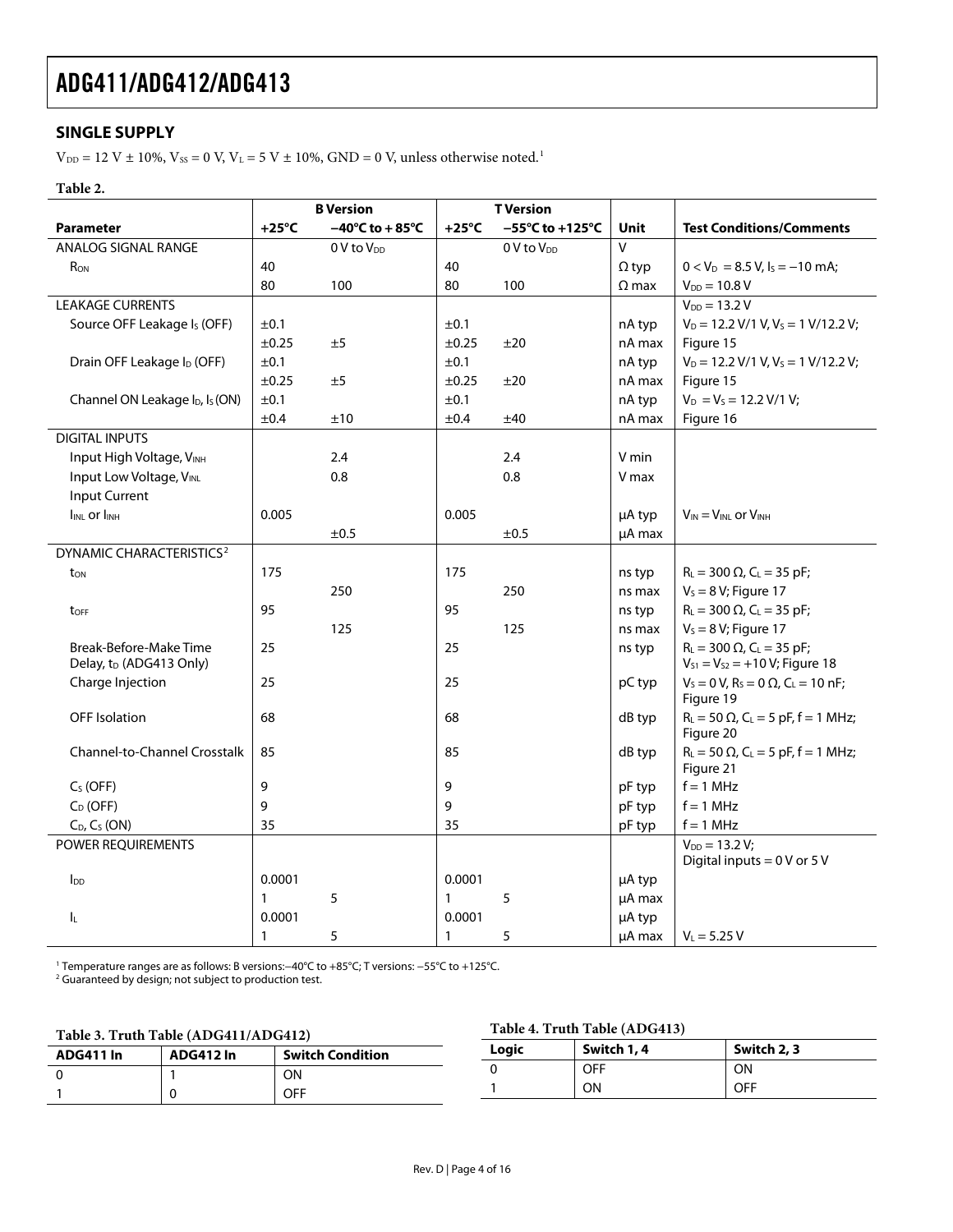### <span id="page-4-1"></span><span id="page-4-0"></span>ABSOLUTE MAXIMUM RATINGS

 $T_A = 25$ °C, unless otherwise noted.

#### **Table 5.**

| <b>Parameters</b>                                            | <b>Ratings</b>                                                          |
|--------------------------------------------------------------|-------------------------------------------------------------------------|
| V <sub>DD</sub> to Vss                                       | 44 V                                                                    |
| V <sub>DD</sub> to GND                                       | $-0.3$ V to $+25$ V                                                     |
| V <sub>ss</sub> to GND                                       | $+0.3$ V to $-25$ V                                                     |
| V <sub>i</sub> to GND                                        | $-0.3$ V to V <sub>DD</sub> + 0.3 V                                     |
| Analog, Digital Inputs <sup>1</sup>                          | $V_{SS}$ – 2 V to $V_{DD}$ + 2 V or<br>30 mA, whichever<br>occurs first |
| Continuous Current, S or D                                   | 30 mA                                                                   |
| Peak Current, S or D (Pulsed at 1 ms,<br>10% Duty Cycle max) | 100 mA                                                                  |
| <b>Operating Temperature Range</b>                           |                                                                         |
| Industrial (B Version)                                       | $-40^{\circ}$ C to $+85^{\circ}$ C                                      |
| Extended (T Version)                                         | $-55^{\circ}$ C to $+125^{\circ}$ C                                     |
| Storage Temperature Range                                    | $-65^{\circ}$ C to +150 $^{\circ}$ C                                    |
| Junction Temperature                                         | $150^{\circ}$ C                                                         |
| PDIP, Power Dissipation                                      | 470 mW                                                                  |
| $\theta_{JA}$ Thermal Impedance                              | 117°C/W                                                                 |
| Lead Temperature, Soldering (10 s)                           | 260°C                                                                   |
| SOIC Package, Power Dissipation                              | 600 mW                                                                  |
| $\theta_{JA}$ Thermal Impedance                              | 77°C/W                                                                  |
| <b>TSSOP Package, Power Dissipation</b>                      | 450 mW                                                                  |
| $\theta_{JA}$ Thermal Impedance                              | $115^{\circ}$ C/W                                                       |
| $\theta$ <sub>JC</sub> Thermal Impedance                     | 35°C/W                                                                  |
| Lead Temperature, Soldering                                  |                                                                         |
| Vapor Phase (60 s)                                           | $215^{\circ}$ C                                                         |
| Infrared (15 s)                                              | 220°C                                                                   |

<sup>1</sup> Overvoltages at IN, S, or D are clamped by internal diodes. Current should be limited to the maximum ratings given.

Stresses above those listed under Absolute Maximum Ratings may cause permanent damage to the device. This is a stress rating only; functional operation of the device at these or any other conditions above those listed in the operational sections of this specification is not implied. Exposure to absolute maximum rating conditions for extended periods may affect device reliability. Only one absolute maximum rating may be applied at any one time.

#### **ESD CAUTION**



ESD (electrostatic discharge) sensitive device. Charged devices and circuit boards can discharge without detection. Although this product features patented or proprietary protection circuitry, damage may occur on devices subjected to high energy ESD. Therefore, proper ESD precautions should be taken to avoid performance degradation or loss of functionality.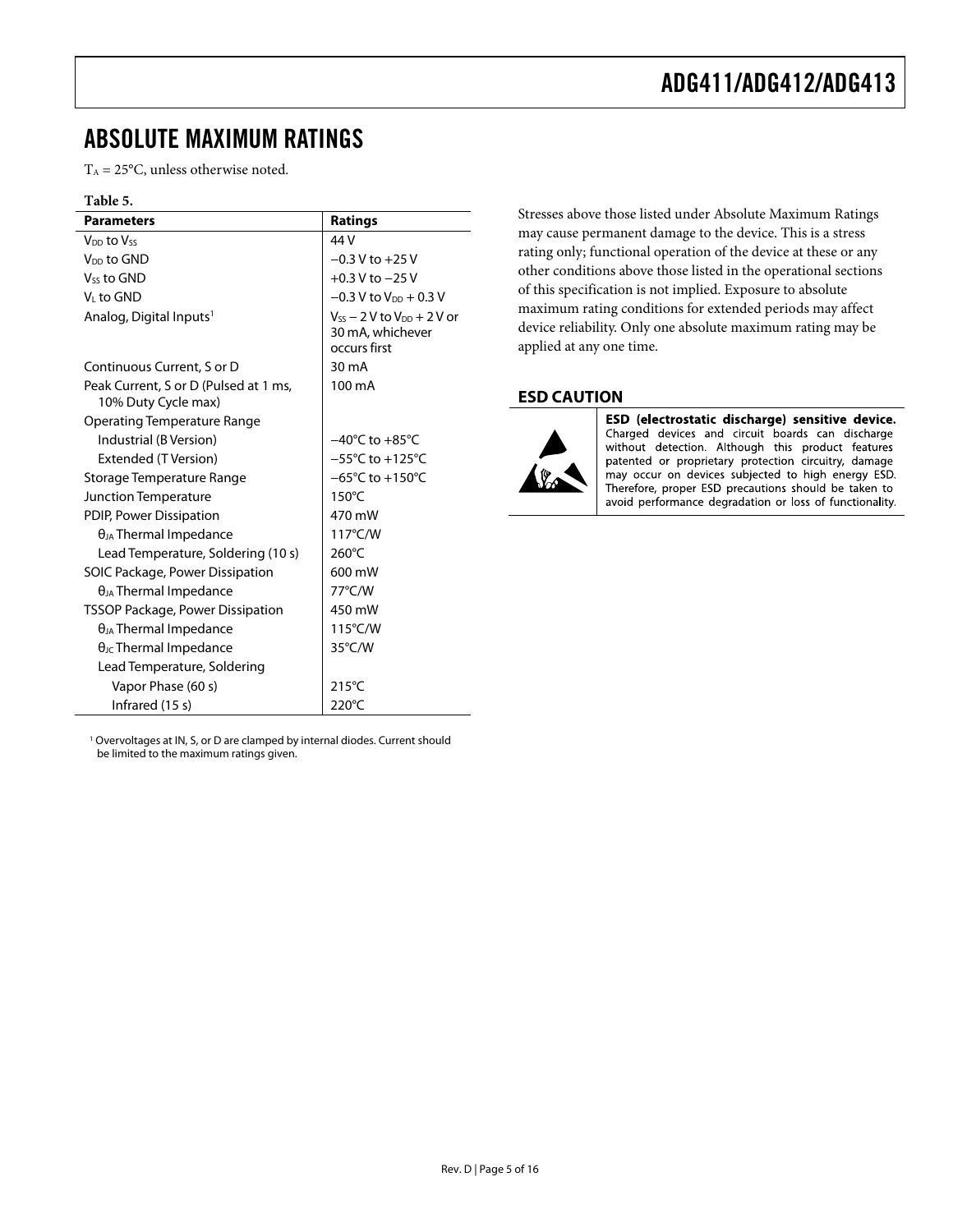### <span id="page-5-0"></span>PIN CONFIGURATION AND FUNCTION DESCRIPTIONS



#### **Table 6. Pin Function Descriptions**

| Pin No.      | <b>Mnemonic</b> | <b>Description</b>                                                                                                   |
|--------------|-----------------|----------------------------------------------------------------------------------------------------------------------|
| 1, 8, 9, 16  | $IN1 - IN4$     | Logic Control Input.                                                                                                 |
| 2, 7, 10, 15 | $D1-D4$         | Drain Terminal. Can be an input or output.                                                                           |
| 3, 6, 11, 14 | $S1-S4$         | Source Terminal. Can be an input or output.                                                                          |
|              | V <sub>ss</sub> | Most Negative Power Supply Potential in Dual Supplies. In single supply applications, it may be<br>connected to GND. |
|              | <b>GND</b>      | Ground (0 V) Reference.                                                                                              |
| 12           | $V_L$           | Logic Power Supply (5 V).                                                                                            |
| 13           | $V_{DD}$        | Most Positive Power Supply Potential.                                                                                |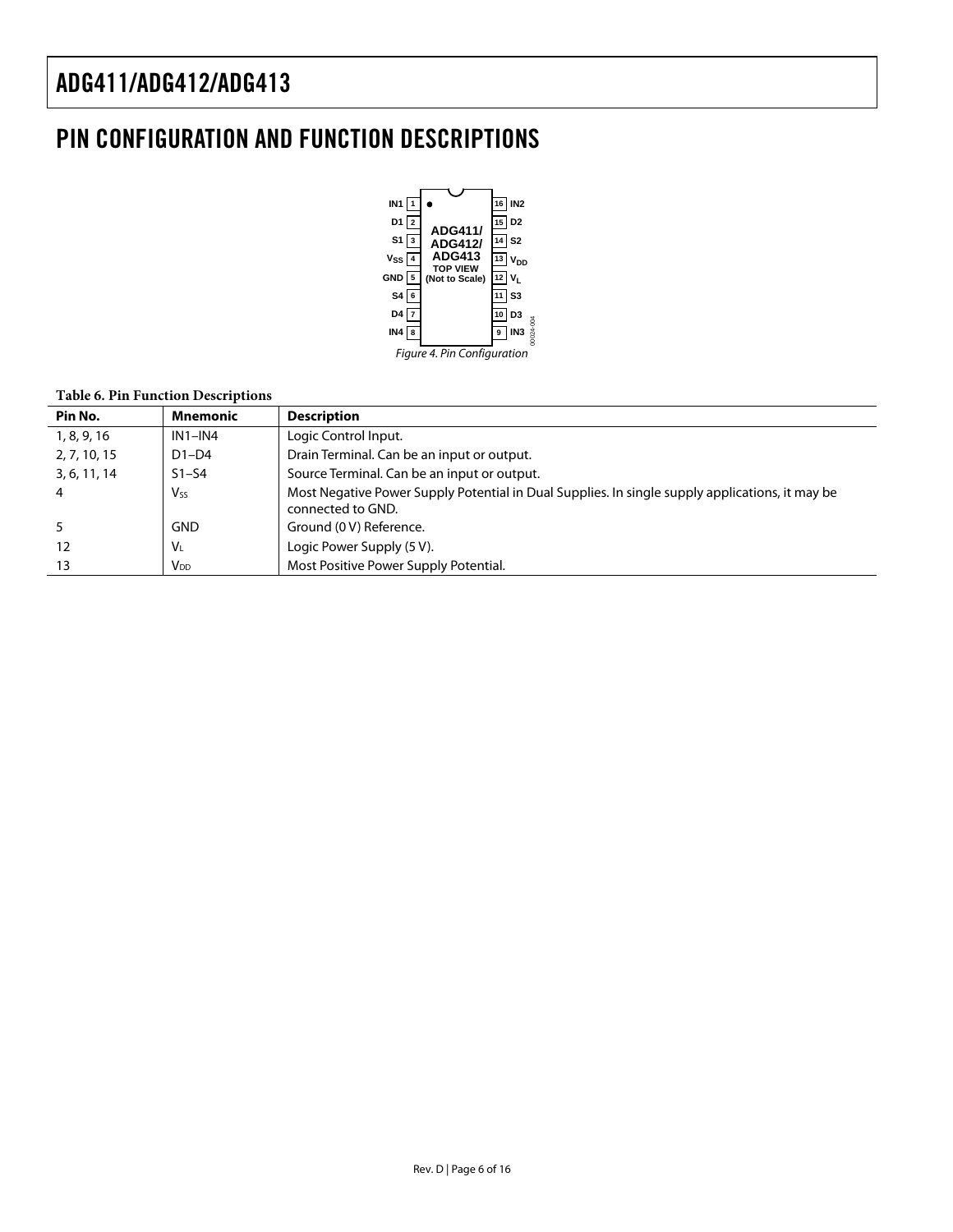### <span id="page-6-0"></span>TYPICAL PERFORMANCE CHARACTERISTICS



Figure 5. On Resistance as a Function of  $V_D$  (V<sub>S</sub>) Dual Supplies



Figure 6. On Resistance as a Function of  $V_D$  (V<sub>s</sub>) for Different Temperatures



Figure 7. Leakage Currents as a Function of Temperature



Figure 8. On Resistance as a Function of  $V_D$  ( $V_S$ ) Single Supply



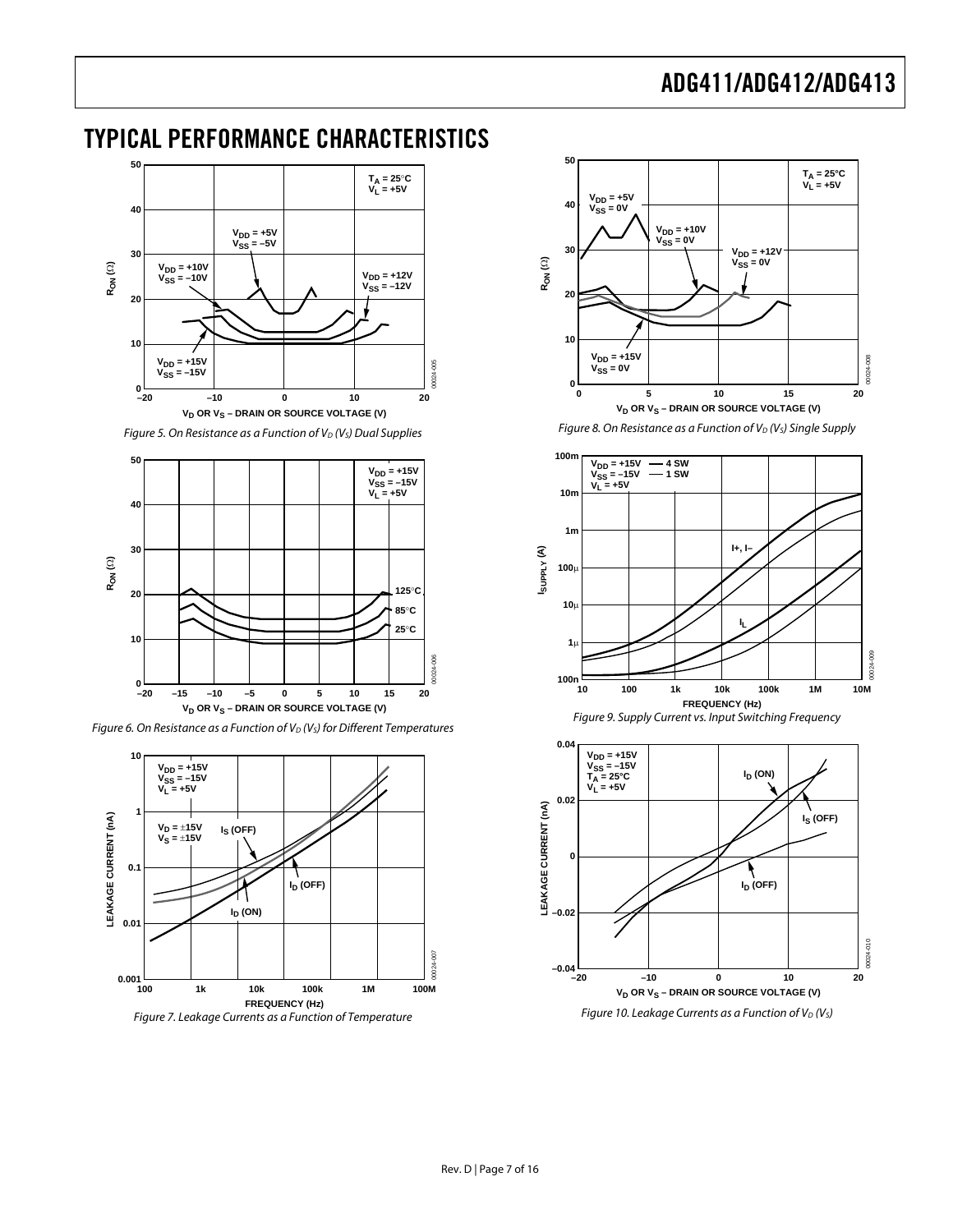

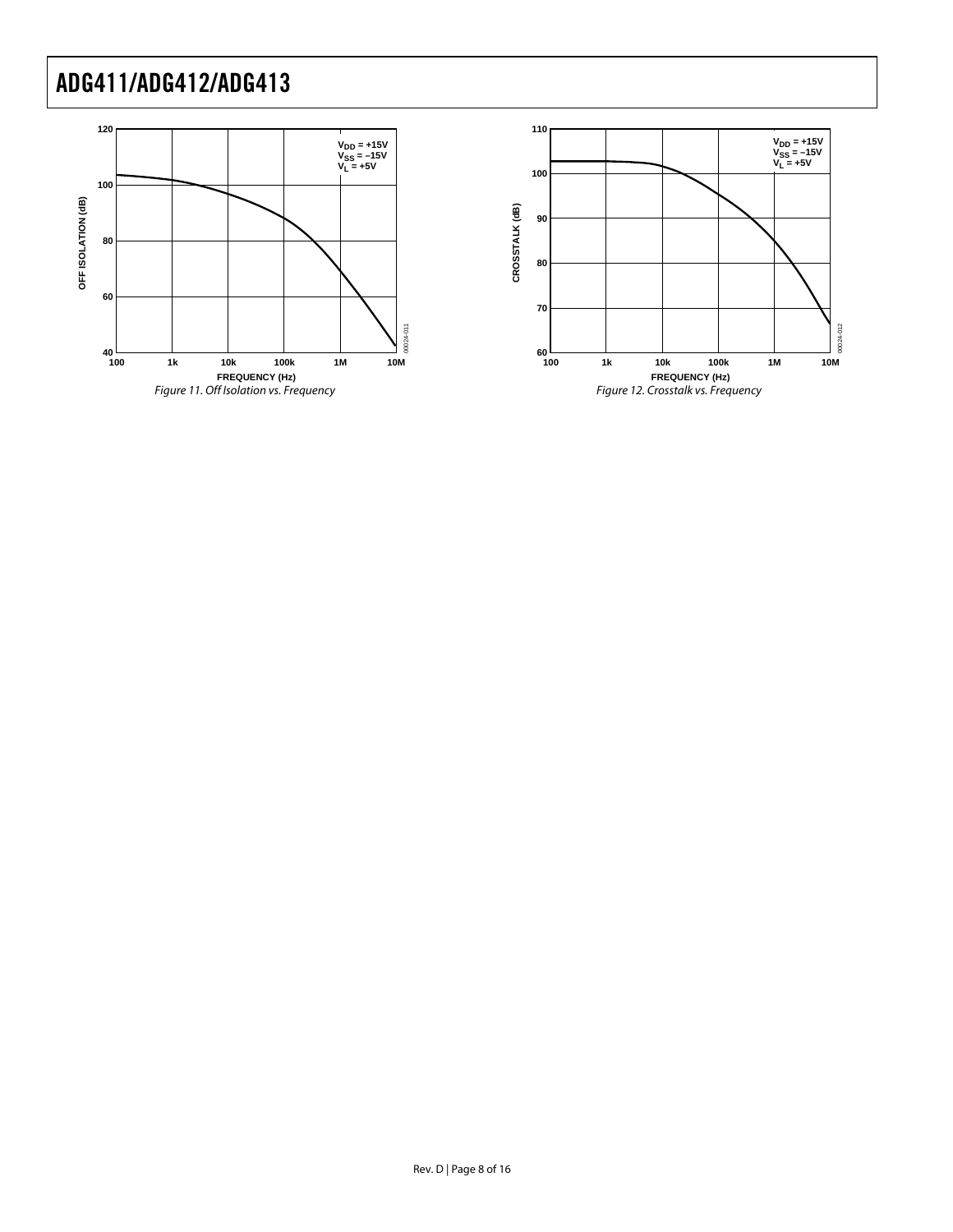### <span id="page-8-0"></span>**TERMINOLOGY**

**RON** Ohmic resistance between D and S. **IS (OFF)**  Source leakage current with the switch OFF. I<sub>D</sub> (OFF) Drain leakage current with the switch OFF. **ID, IS (ON)**  Channel leakage current with the switch ON.  $V_D$  ( $V_S$ ) Analog voltage on terminals D, S. **CS (OFF)**  OFF switch source capacitance. **CD (OFF)**  OFF switch drain capacitance.  $C_{D}$ ,  $C_{S}$  (ON) ON switch capacitance.

#### **tON**

Delay between applying the digital control input and the output switching on.

#### **tOFF**

Delay between applying the digital control input and the output switching off.

#### $t<sub>D</sub>$

OFF time or ON time measured between the 90% points of both switches, when switching from one address state to another.

#### **Crosstalk**

A measure of unwanted signal which is coupled through from one channel to another as a result of parasitic capacitance.

#### **Off Isolation**

A measure of unwanted signal coupling through an OFF switch.

#### **Charge Injection**

A measure of the glitch impulse transferred from the digital input to the analog output during switching.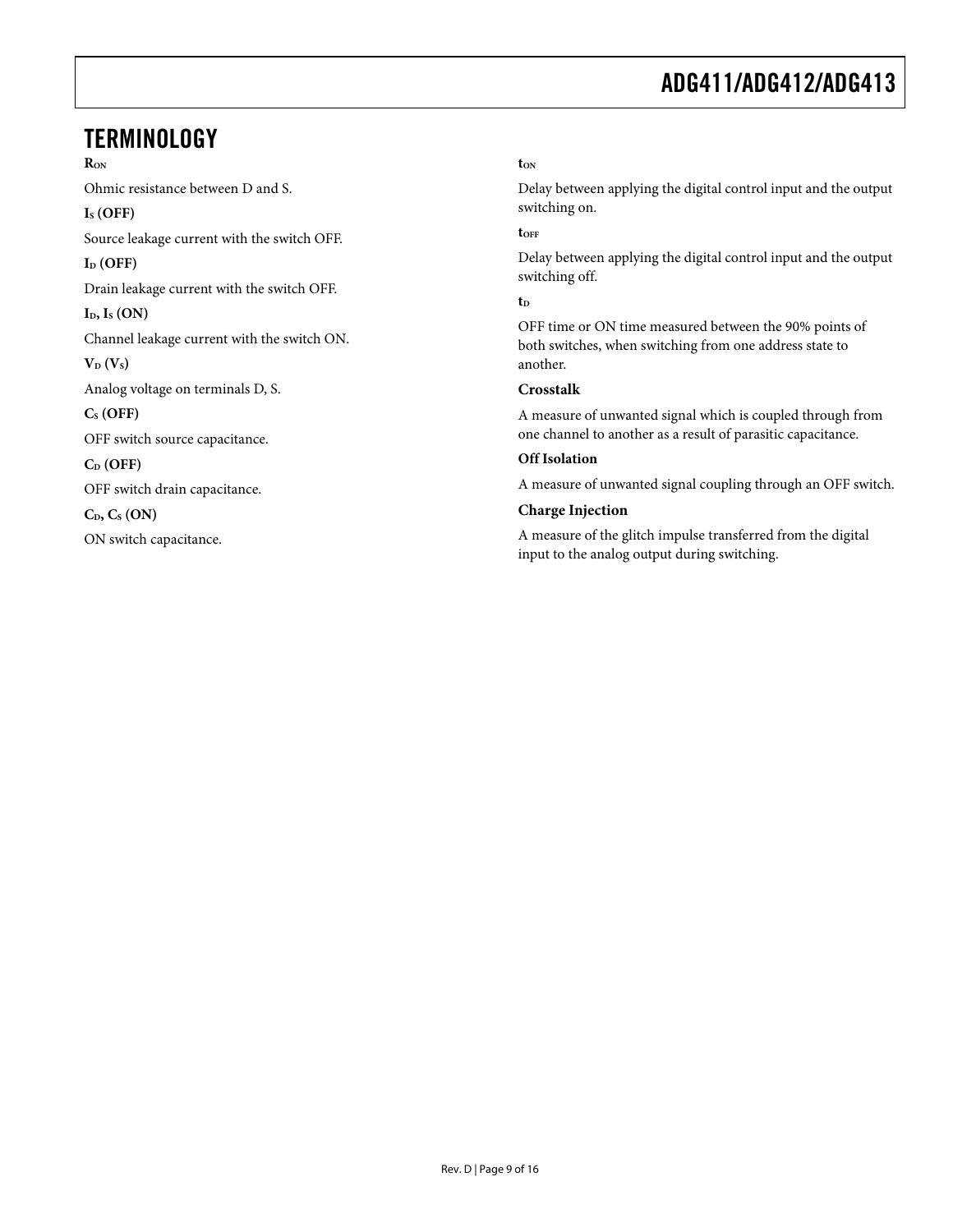### <span id="page-9-0"></span>APPLICATIONS

Figure 13 illustrates a precise, fast, sample-and-hold circuit. An AD845 is used as the input buffer while the output operational amplifier is an AD711. During the track mode, SW1 is closed and the output  $V_{\text{OUT}}$  follows the input signal  $V_{\text{IN}}$ . In the hold mode, SW1 is opened and the signal is held by the hold capacitor C<sub>H</sub>.

Due to switch and capacitor leakage, the voltage on the hold capacitor decreases with time. The ADG411/ADG412/ADG413 minimizes this droop due to its low leakage specifications. The droop rate is further minimized by the use of a polystyrene hold capacitor. The droop rate for the circuit shown is typically 30 μV/μs.

A second switch, SW2, which operates in parallel with SW1, is included in this circuit to reduce pedestal error. Since both switches are at the same potential, they have a differential effect on the op amp AD711, which minimizes charge injection effects. Pedestal error is also reduced by the compensation network  $R_C$  and  $C_C$ . This compensation network also reduces

the hold time glitch while optimizing the acquisition time. Using the illustrated op amps and component values, the pedestal error has a maximum value of 5 mV over the ±10 V input range. Both the acquisition and settling times are 850 ns.



Figure 13. Fast, Accurate Sample-and-Hold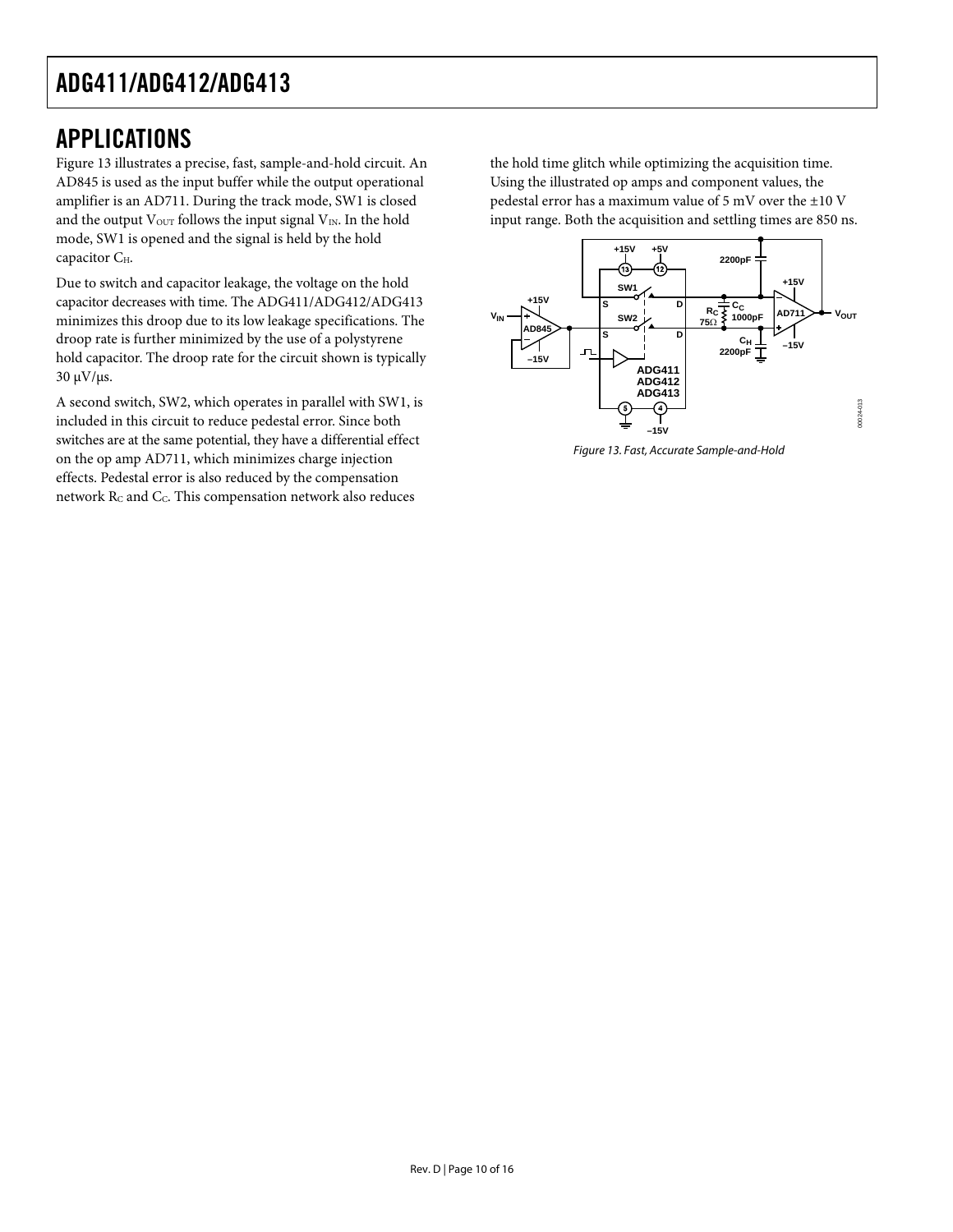### <span id="page-10-0"></span>TEST CIRCUITS

<span id="page-10-1"></span>



Figure 17. Switching Times

<span id="page-10-2"></span>

Figure 18. Break-Before-Make Time Delay

<span id="page-10-4"></span><span id="page-10-3"></span>

Figure 19. Charge Injection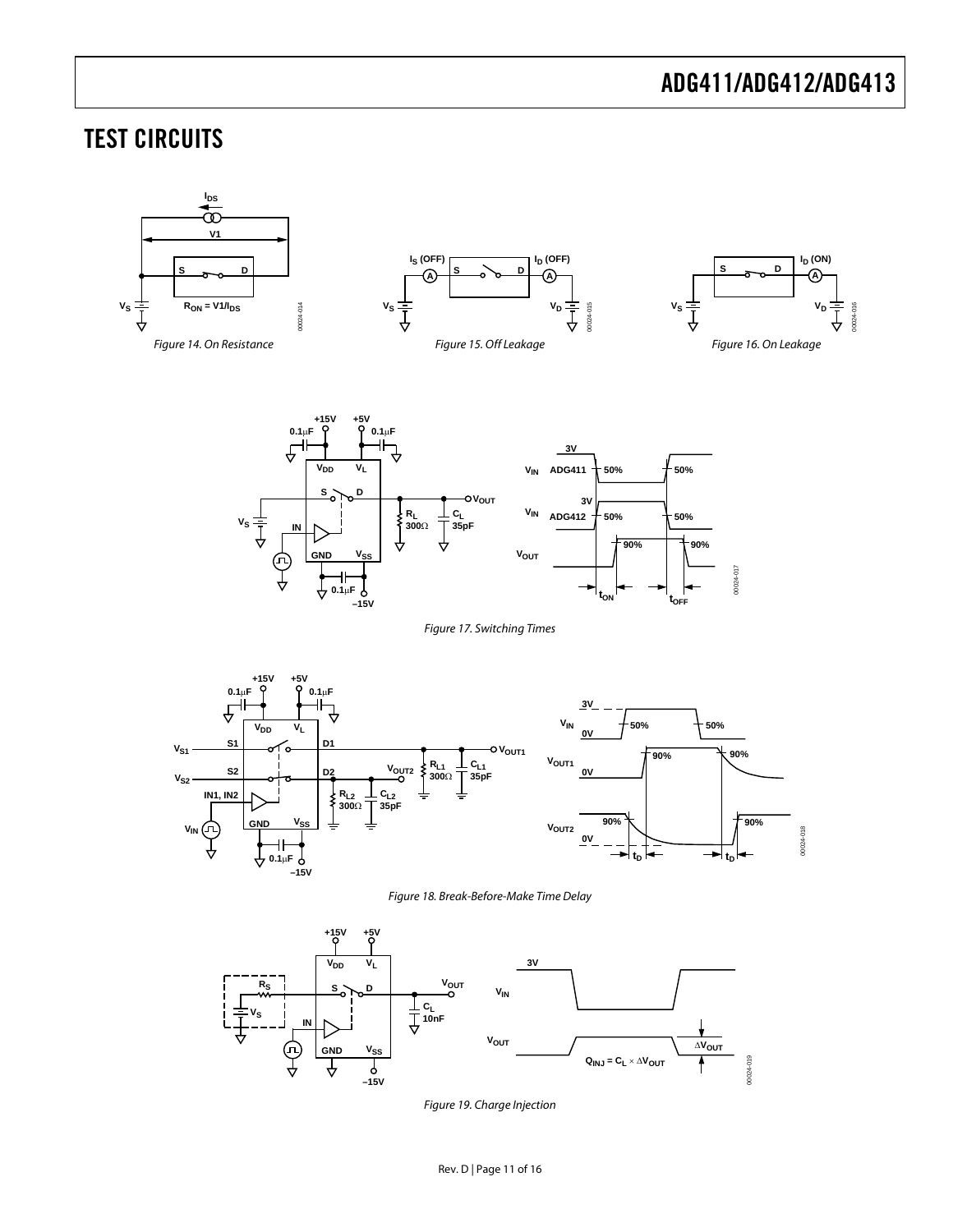

<span id="page-11-1"></span><span id="page-11-0"></span>Figure 20. Off Isolation



Figure 21. Channel-to-Channel Crosstalk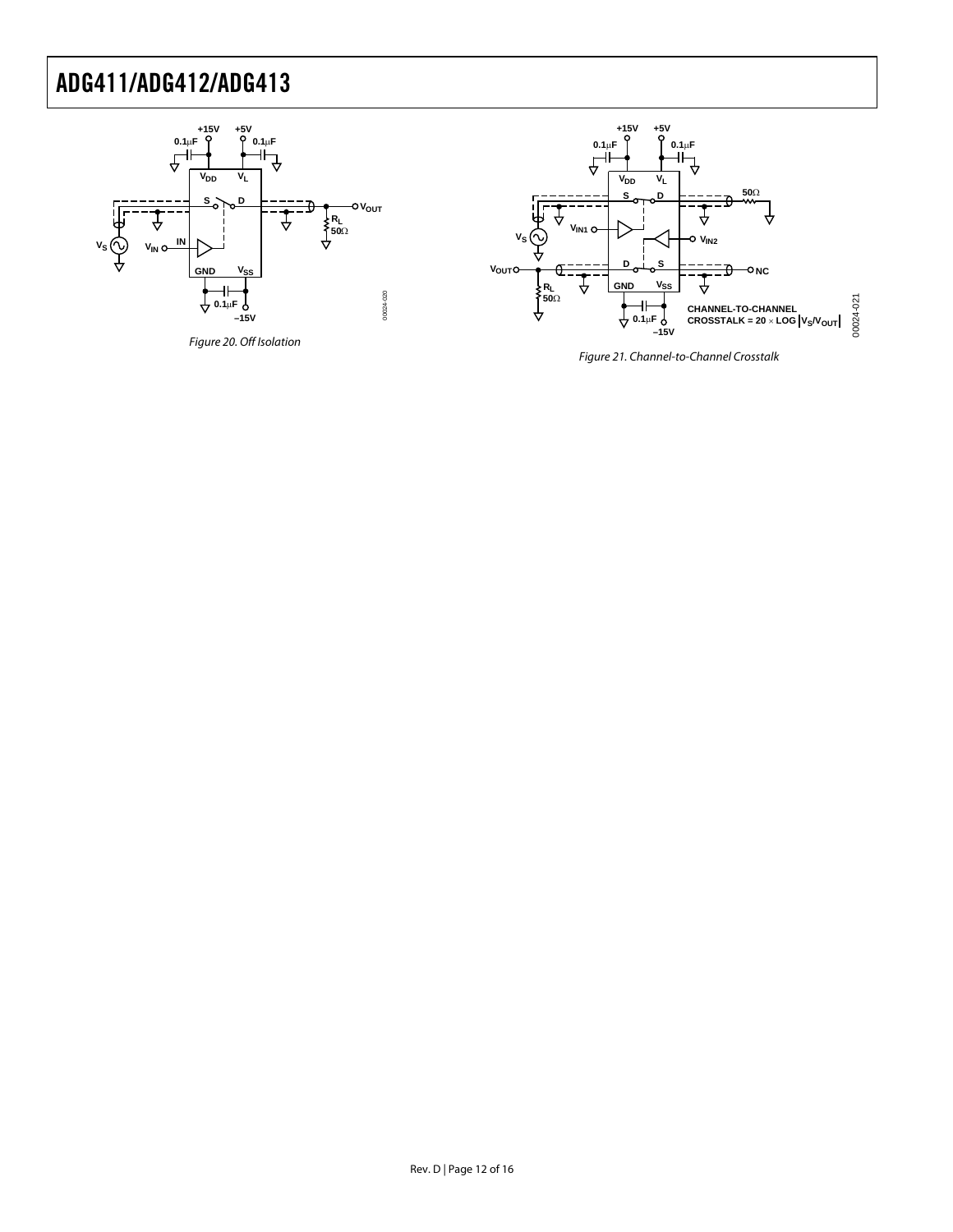### <span id="page-12-0"></span>OUTLINE DIMENSIONS

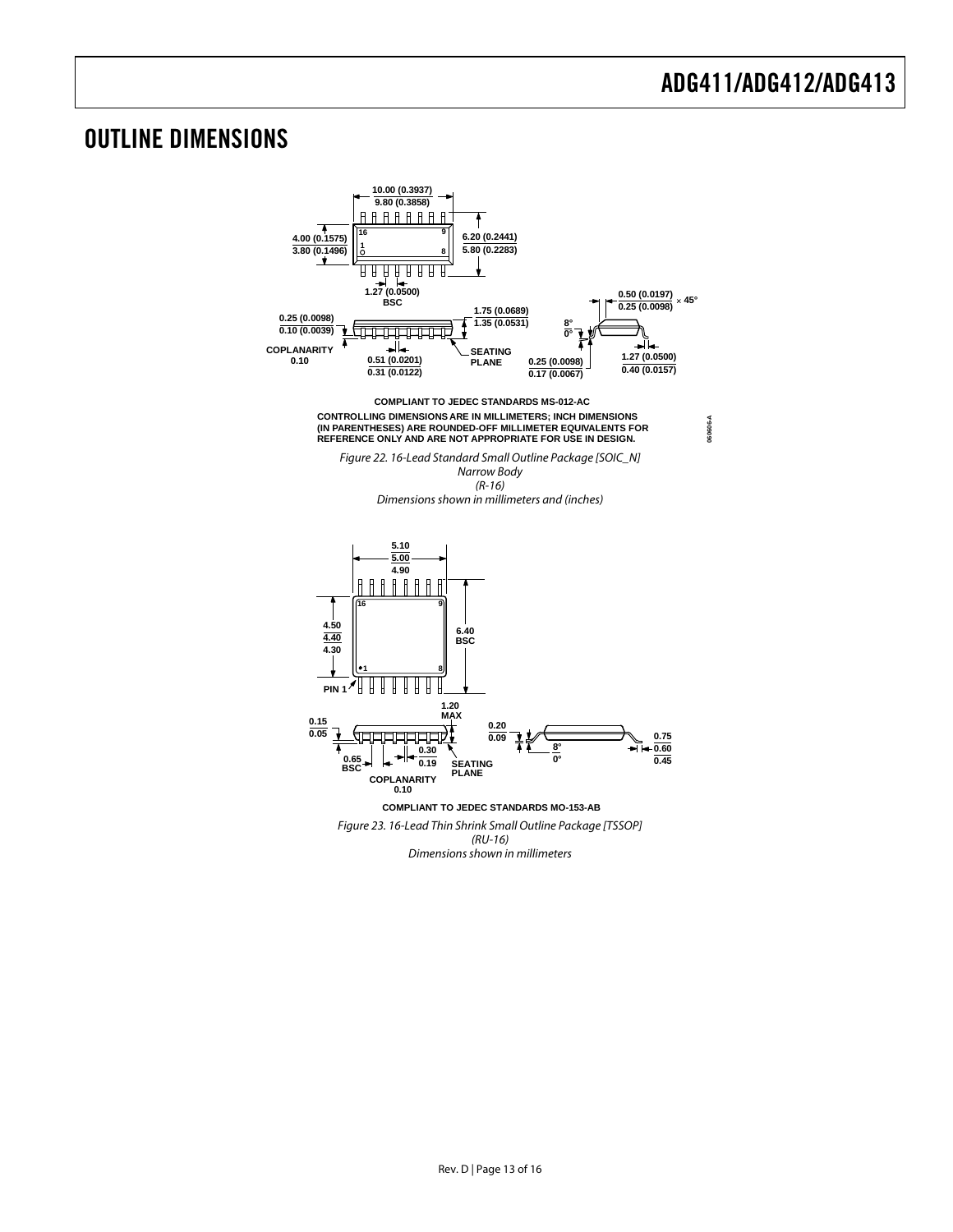

Dimensions shown in inches and (millimeters)

**073106-B**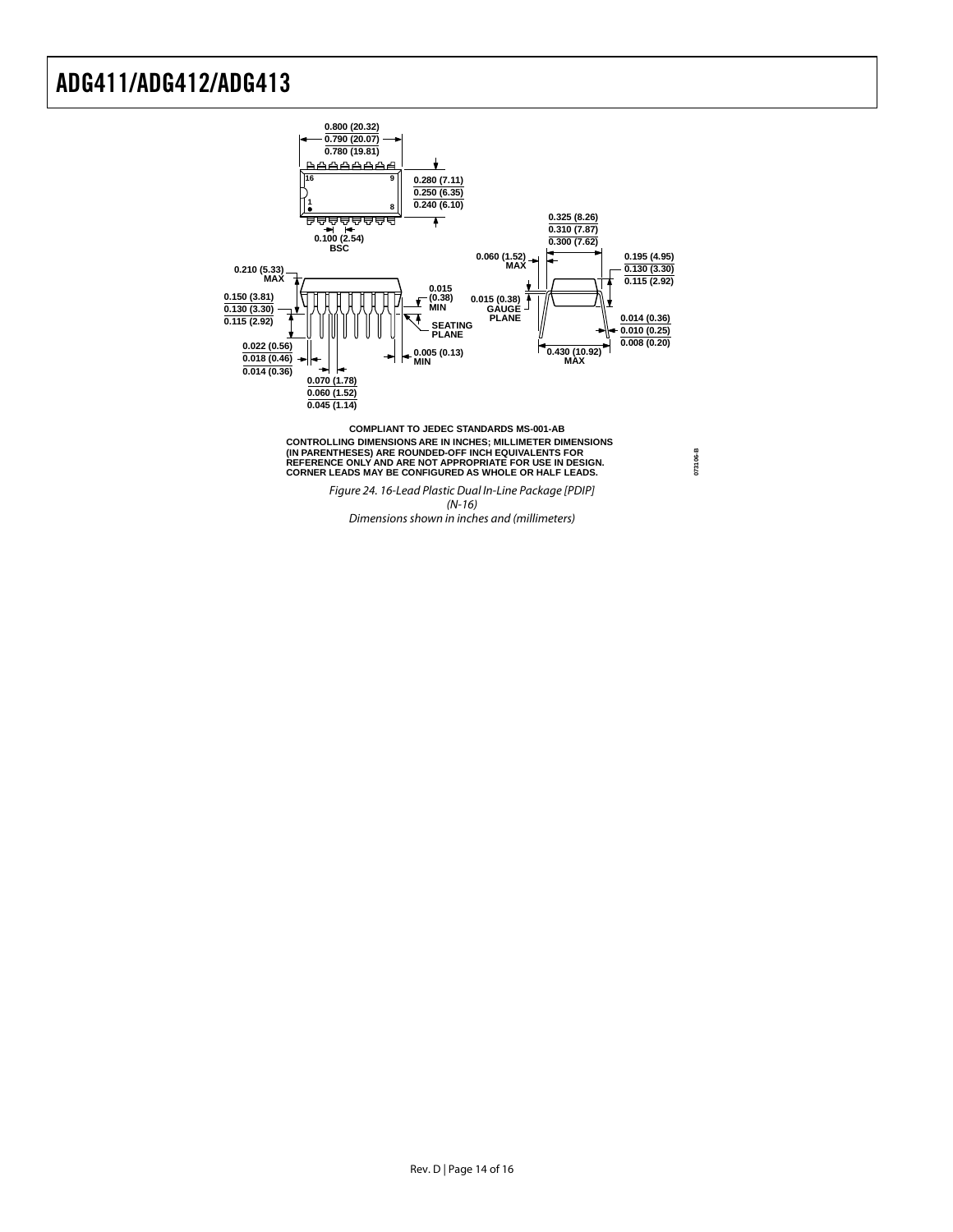### <span id="page-14-0"></span>**ORDERING GUIDE**

| Model <sup>1</sup> | <b>Temperature Range</b>           | <b>Package Description</b> | <b>Package Option</b> |
|--------------------|------------------------------------|----------------------------|-----------------------|
| ADG411BN           | $-40^{\circ}$ C to $+85^{\circ}$ C | 16-Lead P-DIP              | $N-16$                |
| ADG411BNZ          | $-40^{\circ}$ C to $+85^{\circ}$ C | 16-Lead P-DIP              | $N-16$                |
| ADG411BR           | $-40^{\circ}$ C to $+85^{\circ}$ C | 16-Lead SOIC N             | $R-16$                |
| ADG411BR-REEL      | $-40^{\circ}$ C to $+85^{\circ}$ C | 16-Lead SOIC N             | $R-16$                |
| ADG411BR-REEL7     | $-40^{\circ}$ C to $+85^{\circ}$ C | 16-Lead SOIC_N             | $R-16$                |
| ADG411BRZ          | $-40^{\circ}$ C to $+85^{\circ}$ C | 16-Lead SOIC_N             | $R-16$                |
| ADG411BRZ-REEL     | $-40^{\circ}$ C to $+85^{\circ}$ C | 16-Lead SOIC_N             | $R-16$                |
| ADG411BRZ-REEL7    | $-40^{\circ}$ C to $+85^{\circ}$ C | 16-Lead SOIC_N             | $R-16$                |
| ADG411BRU          | $-40^{\circ}$ C to $+85^{\circ}$ C | 16-Lead TSSOP              | <b>RU-16</b>          |
| ADG411BRU-REEL     | $-40^{\circ}$ C to $+85^{\circ}$ C | 16-Lead TSSOP              | <b>RU-16</b>          |
| ADG411BRU-REEL7    | $-40^{\circ}$ C to $+85^{\circ}$ C | 16-Lead TSSOP              | <b>RU-16</b>          |
| ADG411BRUZ         | $-40^{\circ}$ C to $+85^{\circ}$ C | 16-Lead TSSOP              | <b>RU-16</b>          |
| ADG411BRUZ-REEL    | $-40^{\circ}$ C to $+85^{\circ}$ C | 16-Lead TSSOP              | <b>RU-16</b>          |
| ADG411BRUZ-REEL7   | $-40^{\circ}$ C to $+85^{\circ}$ C | 16-Lead TSSOP              | <b>RU-16</b>          |
| ADG411BCHIPS       |                                    | <b>DIE</b>                 |                       |
| ADG412BN           | $-40^{\circ}$ C to $+85^{\circ}$ C | 16-Lead P-DIP              | $N-16$                |
| ADG412BNZ          | $-40^{\circ}$ C to $+85^{\circ}$ C | 16-Lead P-DIP              | $N-16$                |
| ADG412BR           | $-40^{\circ}$ C to $+85^{\circ}$ C | 16-Lead SOIC_N             | $R-16$                |
| ADG412BR-REEL      | $-40^{\circ}$ C to $+85^{\circ}$ C | 16-Lead SOIC_N             | $R-16$                |
| ADG412BR-REEL7     | $-40^{\circ}$ C to $+85^{\circ}$ C | 16-Lead SOIC N             | $R-16$                |
| ADG412BRZ          | $-40^{\circ}$ C to $+85^{\circ}$ C | 16-Lead SOIC_N             | $R-16$                |
| ADG412BRZ-REEL     | $-40^{\circ}$ C to $+85^{\circ}$ C | 16-Lead SOIC N             | $R-16$                |
| ADG412BRZ-REEL7    | $-40^{\circ}$ C to $+85^{\circ}$ C | 16-Lead SOIC_N             | $R-16$                |
| ADG412BRU          | $-40^{\circ}$ C to $+85^{\circ}$ C | 16-Lead TSSOP              | <b>RU-16</b>          |
| ADG412BRU-REEL     | $-40^{\circ}$ C to $+85^{\circ}$ C | 16-Lead TSSOP              | <b>RU-16</b>          |
| ADG412BRU-REEL7    | $-40^{\circ}$ C to $+85^{\circ}$ C | 16-Lead TSSOP              | <b>RU-16</b>          |
| ADG412BRUZ         | $-40^{\circ}$ C to $+85^{\circ}$ C | 16-Lead TSSOP              | <b>RU-16</b>          |
| ADG412BRUZ-REEL    | $-40^{\circ}$ C to $+85^{\circ}$ C | 16-Lead TSSOP              | <b>RU-16</b>          |
| ADG412BRUZ-REEL7   | $-40^{\circ}$ C to $+85^{\circ}$ C | 16-Lead TSSOP              | <b>RU-16</b>          |
| ADG413BN           | $-40^{\circ}$ C to $+85^{\circ}$ C | 16-Lead P-DIP              | $N-16$                |
| ADG413BNZ          | $-40^{\circ}$ C to $+85^{\circ}$ C | 16-Lead P-DIP              | $N-16$                |
| ADG413BR           | $-40^{\circ}$ C to $+85^{\circ}$ C | 16-Lead SOIC_N             | $R-16$                |
| ADG413BR-REEL      | $-40^{\circ}$ C to $+85^{\circ}$ C | 16-Lead SOIC_N             | $R-16$                |
| ADG413BRZ          | $-40^{\circ}$ C to $+85^{\circ}$ C | 16-Lead SOIC_N             | $R-16$                |
| ADG413BRZ-REEL     | $-40^{\circ}$ C to $+85^{\circ}$ C | 16-Lead SOIC_N             | $R-16$                |
| ADG413BRUZ         | $-40^{\circ}$ C to $+85^{\circ}$ C | 16-Lead TSSOP              | <b>RU-16</b>          |
| ADG413BRUZ-500RL7  | $-40^{\circ}$ C to $+85^{\circ}$ C | 16-Lead TSSOP              | <b>RU-16</b>          |
| ADG413BRUZ-REEL    | $-40^{\circ}$ C to $+85^{\circ}$ C | 16-Lead TSSOP              | <b>RU-16</b>          |
| ADG413BRUZ-REEL7   | $-40^{\circ}$ C to $+85^{\circ}$ C | 16-Lead TSSOP              | <b>RU-16</b>          |

 $1 Z =$  RoHS Compliant Part.